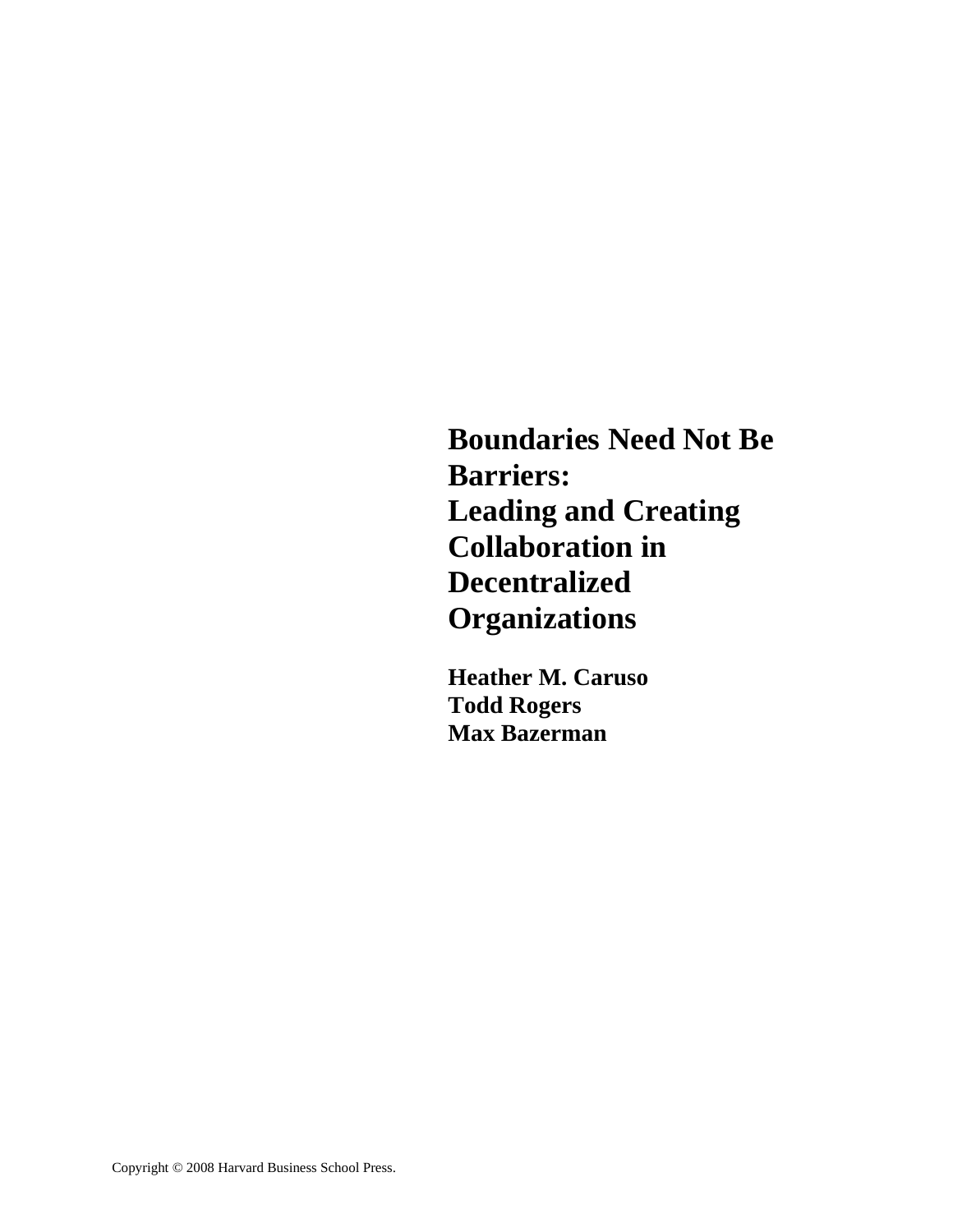Boundaries Need Not Be Barriers:

### Leading Collaboration among Groups in Decentralized Organizations

Heather M. Caruso

Harvard University William James Hall 1540 33 Kirkland St. Cambridge, MA 02138 (617) 388-2789 hmcaruso@fas.harvard.edu

Todd Rogers

Harvard Business School Doctoral Programs Boston, MA 02163 (617) 496-5110 trogers@hbs.edu

Max H. Bazerman

Harvard Business School Baker Library 453 Soldiers Field Road Boston, MA 02163 (617) 495-6429 mbazerman@hbs.edu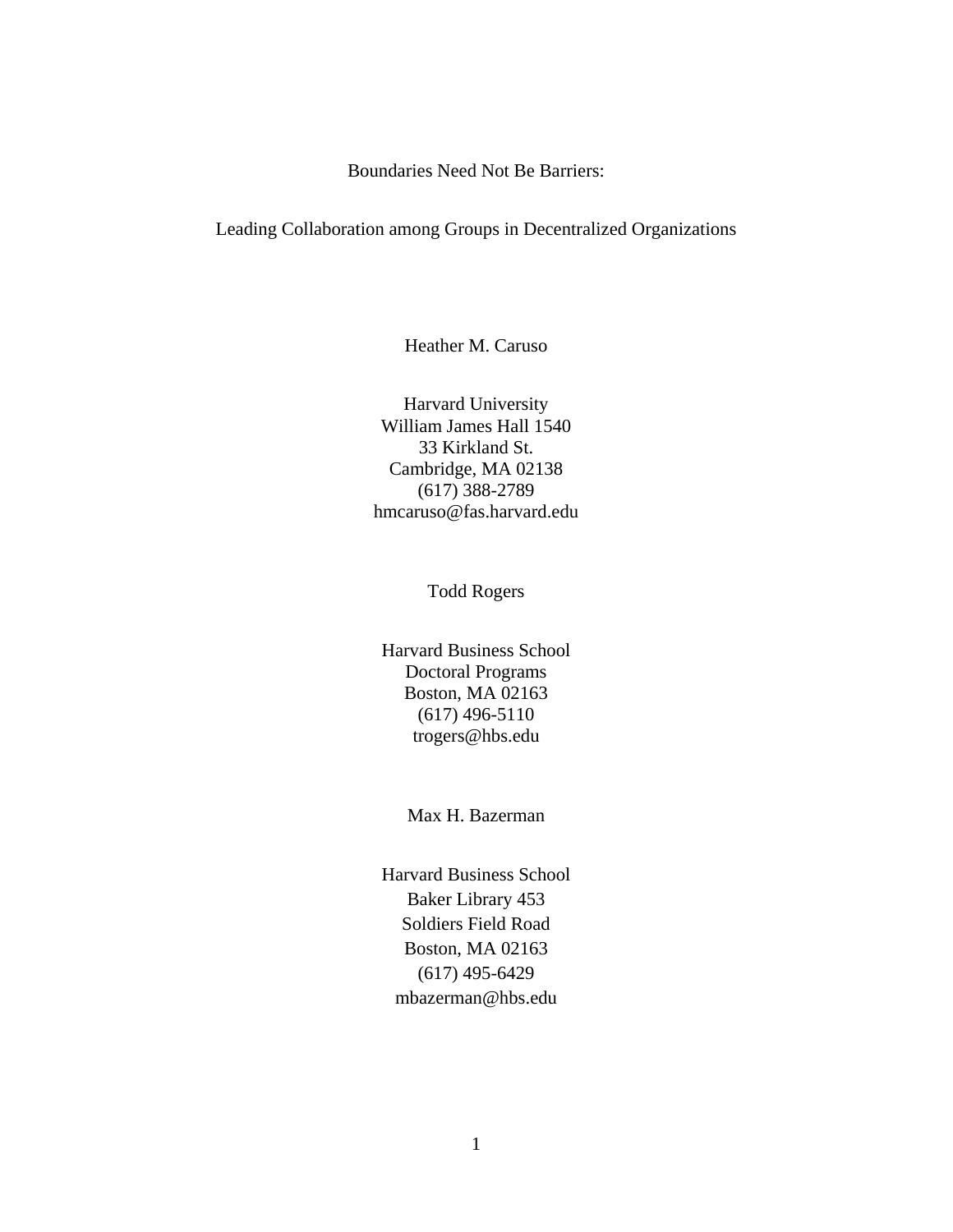Many employees note that, in decentralized organizations, it is harder to work with other divisions or departments of their own organization than it is to work with outside suppliers or customers. In ordinary cases, this intraorganizational coordination failure can cost substantial sums of money. In other cases, these failures can be catastrophic, as different agencies within the U.S. intelligence community (notably, the CIA and FBI) neglected to integrate knowledge of the loom[i](#page-16-0)ng threats that existed prior to September  $11^{th}$ , 2001.<sup>i</sup>

Often, instances of coordination failure stem from the failure to appropriately structure the organization around the key interdependencies within the organization – whether that suggests organizing by function (e.g., sales, marketing, manufacturing, etc.), by product group, or by region.<sup>[ii](#page-16-1)</sup> Yet, even when organizations are able to design divisions around the appropriate dimensions, coordination and information sharing across the resulting units is often still vital to organizational effectiveness.

When the desired collaborative activities are familiar and forseeable, organization leaders can tailor cross-cutting, integrative organizational groups to promote the appropriate interactions at the appropriate times.<sup>[iii](#page-16-2)</sup> Unfortunately, the novel and dynamic pressures that create the demand for decentralization in the first place can place organization leaders in considerably less certain, and consequently less commanding, positions. After setting up organizational structures to coordinate those activities that are most predictable and best understood, leaders must enable their followers to fill in the gaps as necessary, sharing and coordinating information between their units whenever doing so can advance organizational goals.

Unfortunately, boundaries and bad habits make organization members unlikely to instinctively reach across divisional lines to appropriately integrate their knowledge and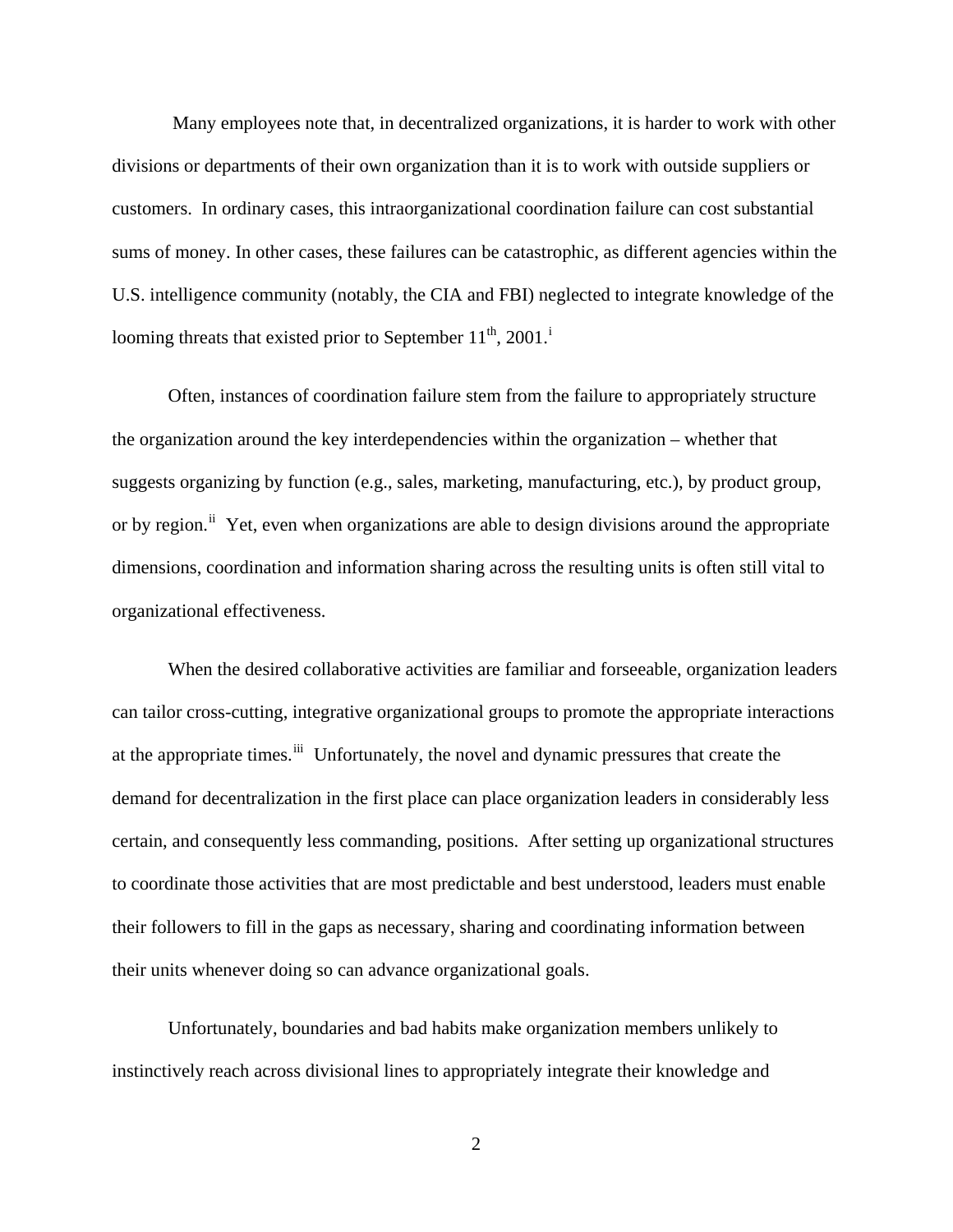activities. This chapter aims to help leaders of decentralized organizations to understand such barriers, and to overcome them. In the sections that follow, we identify three key barriers to effective coordination and collaborative information sharing across organizational boundaries: intergroup bias, group territoriality, and poor negotiation norms. We then recommend ways of overcoming each of the barriers to promote organizational success.

# Barriers to Information Sharing across Organizational Boundaries

## *Intergroup Bias*

 One key barrier to cross-boundary information sharing stems from one of the very reasons organizations establish group boundaries to begin with: to construct a recognizable and meaningful distinction between groups. The basic need for self-esteem encourages members of affected groups to use such distinctions to their advantage – that is, to set themselves (by virtue of group membership) apart from others in ways that enhance their image and reputation.<sup>[iv](#page-16-3)</sup> To this end, organization members are likely to behave in ways that promote a favorable reputation for their own group relati[v](#page-16-4)e to other groups, or "positive distinctiveness." This sets the stage for *intergroup bias*—the systematic tendency to unfairly treat one's own group or its members better than a nonmembership group or its members.

Intergroup bias can be extreme in situations where groups seek better outcomes for themselves because they perceive themselves to face *realistic group conflict*—competition for some scarce resource.<sup>[vi](#page-16-5)</sup> Company funding, access to markets, intellectual property rights, and numerous other organizational assets are all potentially scarce resources over which organizational groups may have to (or feel they have to) compete. Unfortunately, while competition over these specific issues may sometimes be necessary and reasonable, research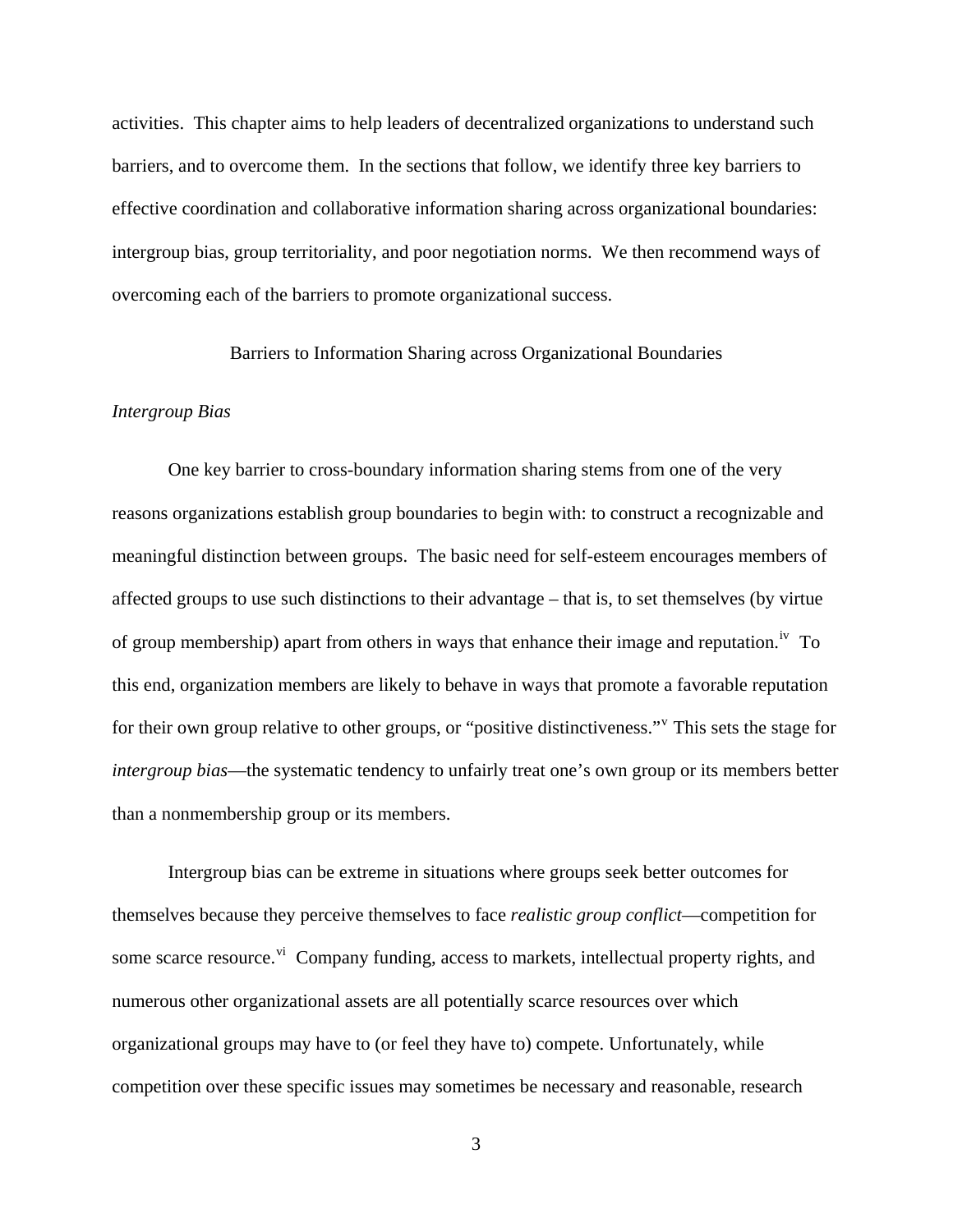suggests that competitive urges can spill over into *unnecessary* intergroup hostility outside of formal competition. <sup>[vii](#page-16-6)</sup> The fog created by legitimate competition between organizational groups can even prevent group members from recognizing or taking advantage of unrelated opportunities to share mutually beneficial information and collaborate. A struggle over departmental office space may, for example, decrease department members' willingness to exchange all kinds of unrelated assets (e.g., equipment, personnel, knowledge) with "the other side." Perceived competition might also create an exaggerated fear of sabotage, predisposing group members to withhold information from other groups that might leave them vulnerable.

These dynamics may even play a role in situations where the need for collaboration is obvious and extreme, as in counterterrorism efforts. The now-famous intelligence failures surrounding September 11 reveal a situation in which the sometimes conflicting goals of the CIA (intelligence gathering) and FBI (criminal prosecution) created the perception of interagency competition for information, time, and access to key informants or suspects.<sup>[viii](#page-16-7)</sup> Intergroup bias arising from this perceived competition may therefore have facilitated the failure of interagency information sharing, by increasing agents' investment in promoting the success of their own agency without similar regard for the success of the other, even where the two agencies' goals could have been mutually served.

While competition is a powerful driver of intergroup bias, research has shown that it is not a necessary precondition. Intergroup bias will actually arise with little more than the mere assignment of people into distinct groups.<sup>[ix](#page-16-8)</sup> In these studies, people are assigned to groups on the basis of trivial factors (like their supposed tendency to over- or underestimate the number of dots on a page) and are simply asked to distribute money or resources between two other anonymous participants – one from the participant's own group, and the other from the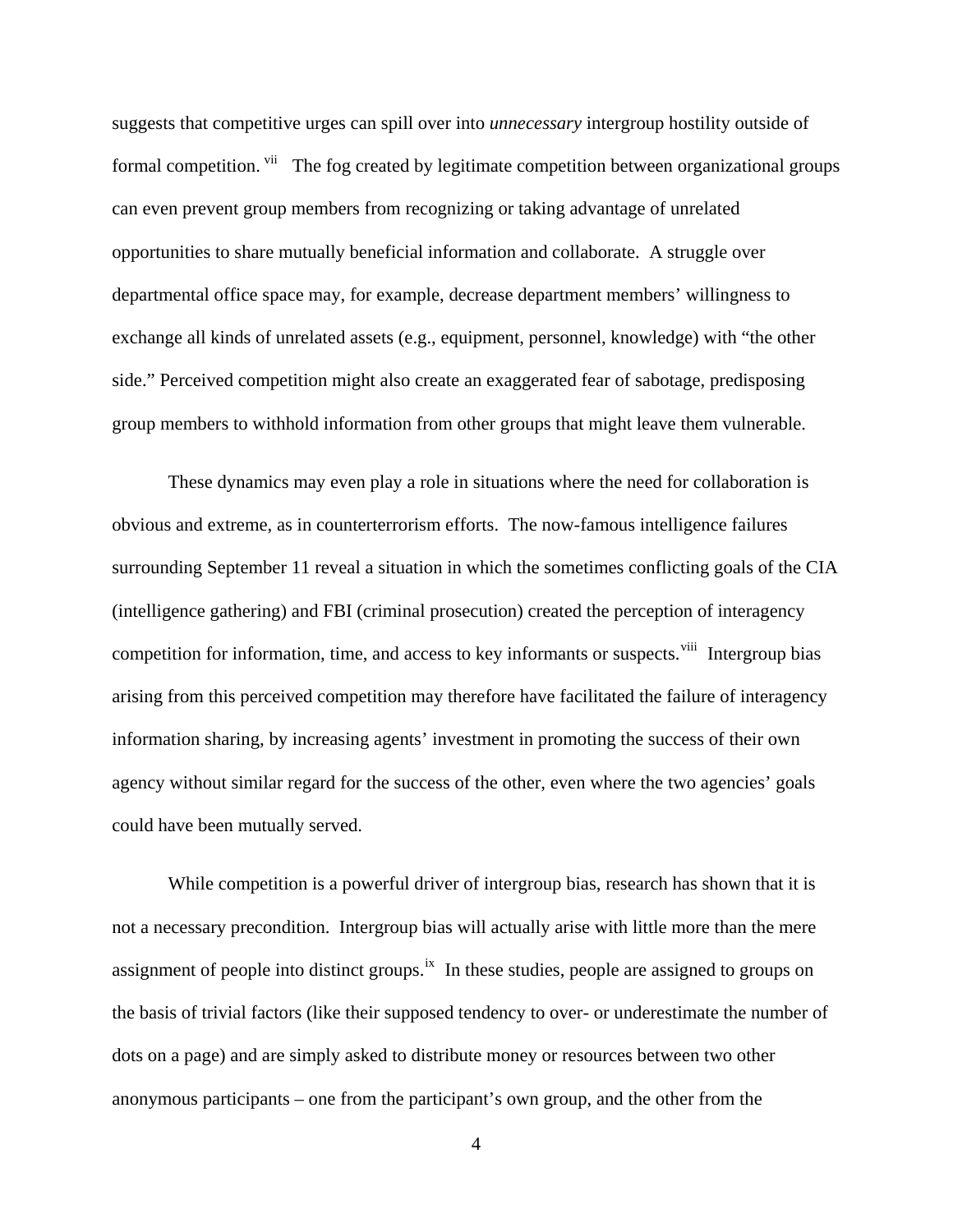participant's outgroup. Even though the groups are not explicitly competing (or even interacting), participants reliably distribute more money to a member of their own group than to a member from another group.

 A notable extension of this work suggests that people are even willing to exhibit this ingroup favoritism at a cost to themselves and their group.<sup> $x$ </sup> This research has shown that people favor maximizing ingroup gain *relative to* outgroup gain, even when doing so prevents them from maximizing ingroup gain or total distributed value in an absolute sense. Like too many real world groups, the goal for these people becomes to beat the competition rather than maximizing value, discouraging cooperative activity.

## *Group Territoriality*

Organizational boundaries not only serve to distinguish groups from one another, but also to define groups in a more absolute sense – identifying and circumscribing the territory each will occupy within the organization. This territory will generally include physical space and other tangible objects, as well as any number of intangible objects like activities, roles, issues, ideas, and information. $x_i$  Unfortunately, the establishment of such territory can have negative implications for cross-boundary collaboration, as it affords group members a sense of *psychological ownership* – claims to, or feelings of possessiveness and attachment toward, territorial objects.<sup>[xii](#page-16-11)</sup> Groups may begin to see themselves as the sole rightful performers of certain tasks or possessors of certain knowledge, and then hold themselves to those expectations by restricting their activities and information exchange to ingroup members.

We classify these behaviors as instances of *group territoriality* – actions undertaken by a group or by individuals on behalf of their group which are designed to reflect, communicate,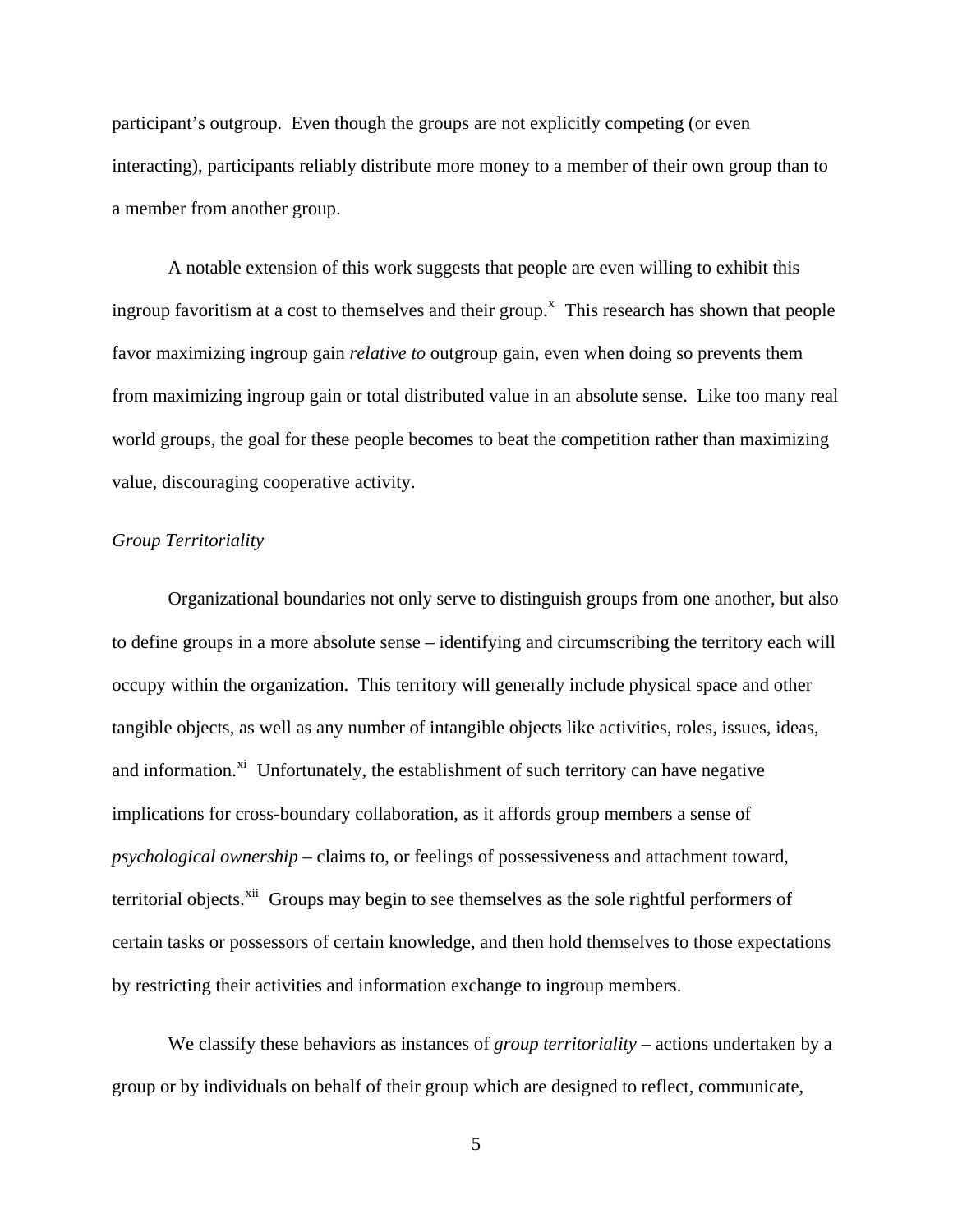preserve, or restore the group's psychological ownership of its territory. Unlike intergroup bias, this preferential attention to the ingroup does not stem from the desire to improve the standing of one's group relative to others. Instead, this behavior is more inward-looking; it stems from the need to respect and reaffirm the identity, efficacy, and security of the group within the organization. Nevertheless, group territoriality can constitute a significant barrier to emergent intergroup collaboration and information exchange.

For instance, group territoriality may manifest as the institution of barriers that discourage outgroup members from even attempting to access group information. Such behaviors are called "marking,"<sup>[xiii](#page-16-12)</sup> and are designed to make group territory suit and reflect the identity of its owners, and signal their ownership to others. Marking, using either physical symbols (a labeled group mailbox, a group logo on letterhead, etc.), or more social ones (e.g., esoteric group "lingo" to refer to proprietary knowledge), will be often be the way groups first make others aware of their territory, and begin the process of negotiating acceptance of their territorial claim in the social environment.

Even more forceful territorial actions can arise when a group feels the need to defend or restore its territory. In such situations, groups seek to actually restrict territorial access to group members alone and repair breaches to that restricted access. Initially, groups are likely to enact *anticipatory defenses* – actions taken prior to any territorial infringement with the purpose of thwarting attempts (e.g., storing or encrypting its information on a password-protected computer). If outgroup members overcome anticipatory defenses, groups are likely to enact *reactionary defenses* – reactions to territorial infringement intended to undermine the infringement and restore the territory to the group (e.g., discrediting the outgroup's understanding of the information, and acquiring new, higher-quality information).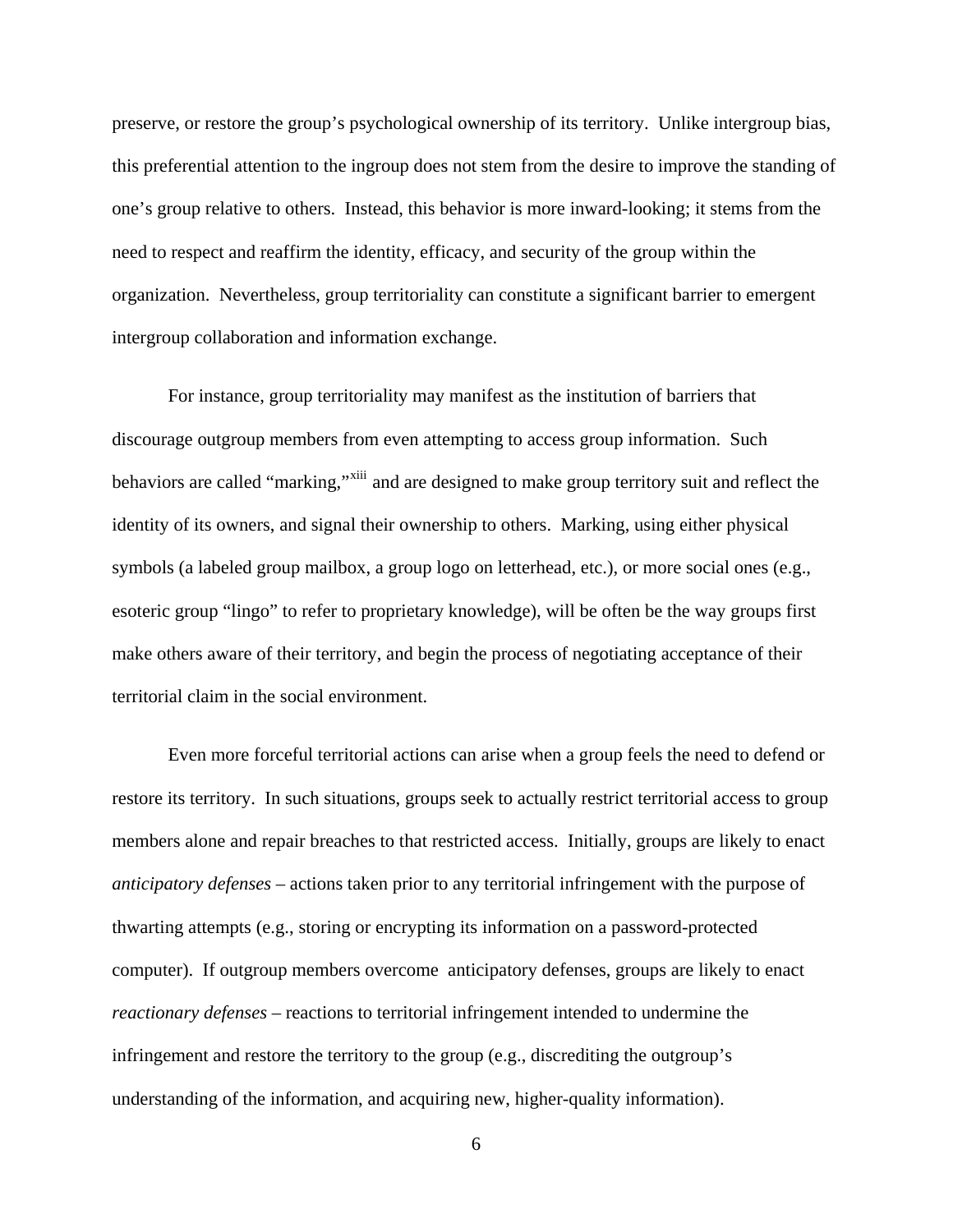Territorial behavior in decentralized organizations is sustained by three important and universal group needs. First, territoriality serves a group's need to establish, develop, and safeguard a concept of itself within the organization – a group identity. Group territory can be useful here because people can simply look for those who have access to the territory as an indicator of group membership. Notably, unlike intergroup bias, the need for group identity is likely to encourage groups to cling to *both* high- and low-status territory, so long as that territory clarifies its membership and relationships to other organizational entities.

The second group need that undergirds group territoriality is the need to establish and maintain a sense of group efficacy in organizationally-relevant domains. This form of efficacy refers to a group's belief in its collective ability to organize and perform the activities necessary to achieve desired goals.<sup>[xiv](#page-16-13)</sup> At the broadest level, identification and protection of group territory helps groups to identify the goals they should aspire to achieve. Moreover, when a group's territory is widely recognized by others, such recognition can serve as an implicit endorsement of the group's efficacy in related domains.

The last need group territoriality serves is the need for security within the organizational environment – the need for a relatively stable and familiar "place" from which to solicit, access, and interact with the rest of the organization. When a group feels secure in its environment, it can more easily develop expectations of and predictions about its environment, facilitating the planning and execution of activities. Moreover, it can relax or eradicate any fears about expulsion from the environment, so its members can make longer-term investments in their work and set more ambitious goals.

### *Poor Negotiations across the Organization*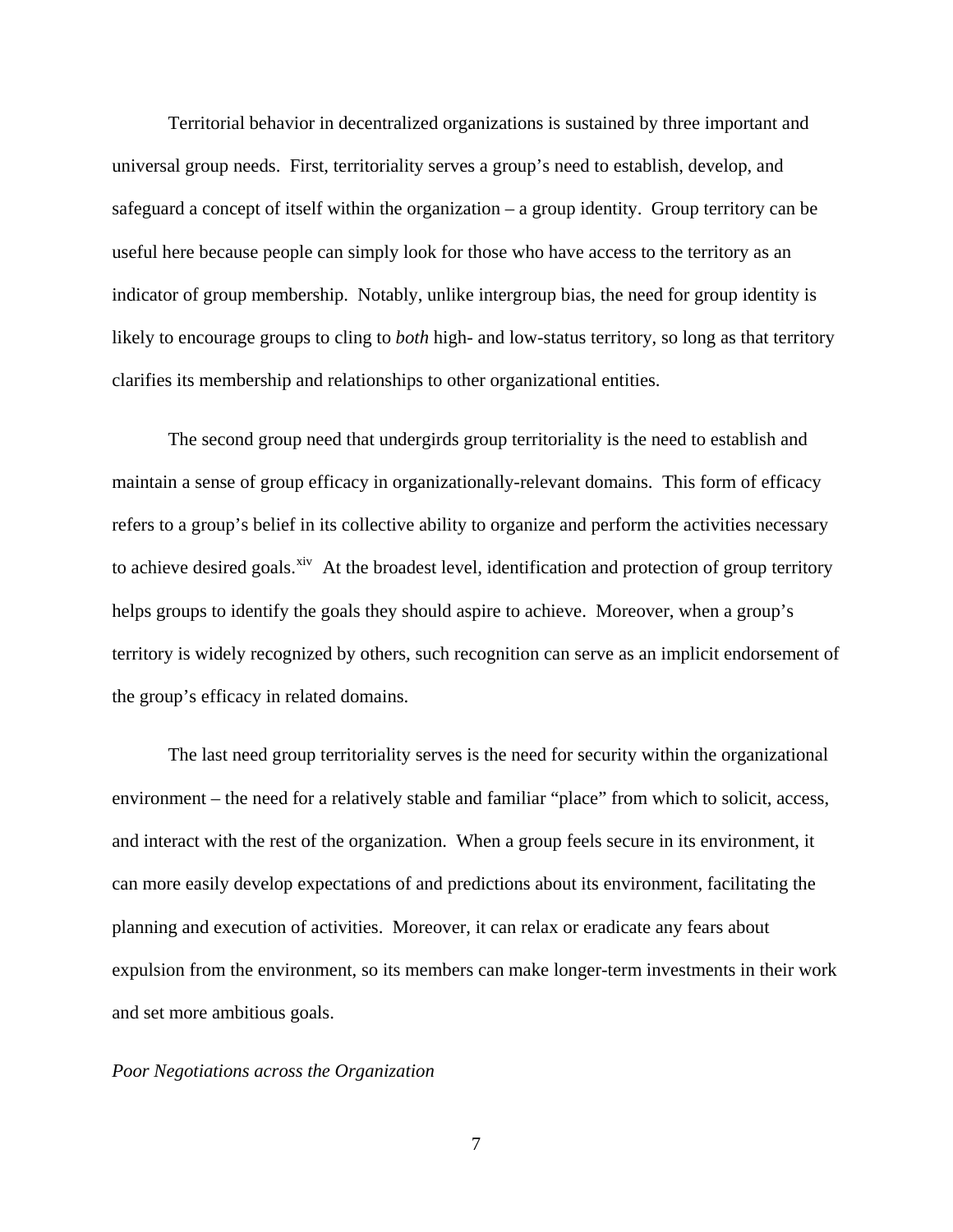The final barrier to effective cross-boundary information sharing we discuss involves the poor strategies members of different organizational divisions use when they negotiate with one another. In one often-used classroom simulation, two divisions of a realistic (yet fictional) organization (El-Tek) negotiate over the transfer of technology.<sup> $x<sub>v</sub>$ </sup> The two divisions can enter into a transaction that will create value for the company, and the nature of the agreement affects the actual levels of profitability that each division and the organization will obtain. The simulation tests students' abilities to simultaneously create a bigger pie to divide within the corporation and claim a larger slice of the pie for their division. Nevertheless, both parties commonly focus only on the claiming aspect, destroying value for themselves and their organization. These failures are due to both faulty cognitive assumptions and to the absence of skills and strong situational forces needed to promote more effective negotiations.<sup>[xvi](#page-16-15)</sup> Perhaps the three most important errors made concern the myth of a "fixed pie" in negotiations, the failure to carefully consider the decision processes of one's negotiation partner, and the failure to recognize opportunities to negotiate in the first place.

As parties enter into a negotiation, they too often assume that their task is to divide up a fixed pie of resources. Researchers have described this tendency to view competitive situations as purely win-lose as the "mythical-fixed-pie" mindset.<sup>[xvii](#page-16-16)</sup> This common belief comes from negotiators' experience with vivid types of competition that *are* purely distributive, such as sporting events, university admissions, and some types of corporate promotion systems.<sup>[xviii](#page-17-0)</sup> In fact, purely distributive negotiations are rare in negotiation across organizational boundaries. What might initially appear to be a fixed pie can, in fact, expand to incorporate many other issues. For example, negotiations might also incorporate parties' interests in the timing of information or of product sharing, consideration of short-term versus long-term needs, or the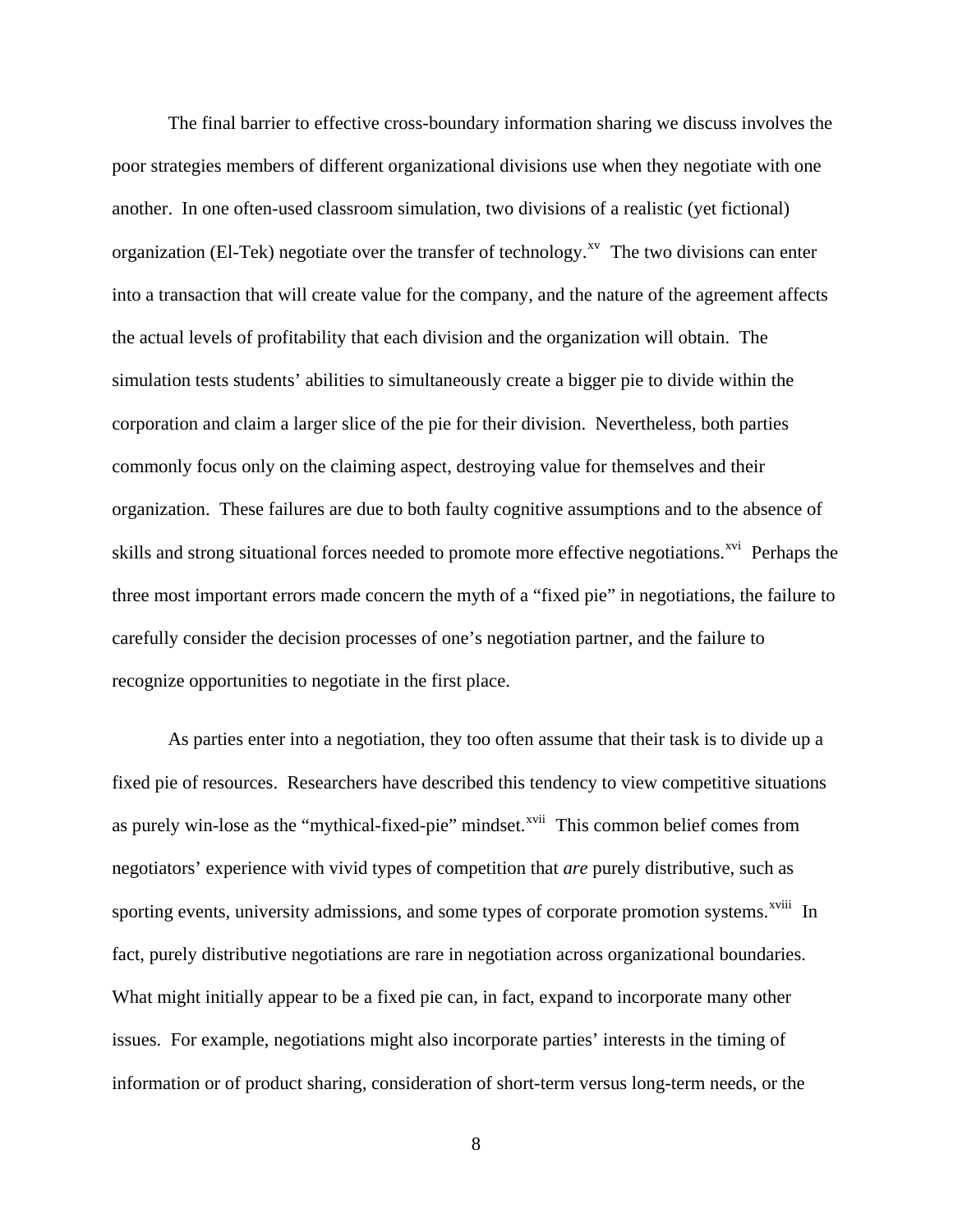distribution of credit for joint outcomes. By identifying a broader set of interests and issues, it becomes easier for negotiators to make mutually beneficial tradeoffs that enlarge the pie of value.

 Related to the myth of a fixed pie is the cognitive failure to fully consider the perspective and decision processes of the other party. Though many people recognize the importance of "putting yourself in the shoes of others", ample research shows that most of us fail to do so. The price we pay for this failure is poorer negotiation outcomes. In order to best identify areas where mutually beneficial trades are possible, negotiators need to understand how, and in what domains, their negotiation partners value issues differently than themselves. By incorporating these value asymmetries into integrative trades, both parties can do better than they would have by simply compromising across the board on all issues. In contrast, when organization members from one division do not consider or inquire about the underlying interests of the other division's negotiator, it becomes more likely that mutually beneficial trades will never be discovered, and that the organization will consequently suffer.

A last cognitive barrier to effective cross-divisional negotiations is that the parties fail to recognize that they are involved in a negotiation at all, thus missing the accompanying opportunity for value creation. Because many (mistakenly) view the primary function of a negotiation as the distribution of a fixed pie, negotiation is often stigmatized as a hostile endeavor. As such, when interacting with members of other divisions, many well-intentioned agents feel that they should not approach the interaction as a negotiation. $x$ <sup>ix</sup> In the process, though, they forgo opportunities to create value for the organization as a whole, and for their respective divisions.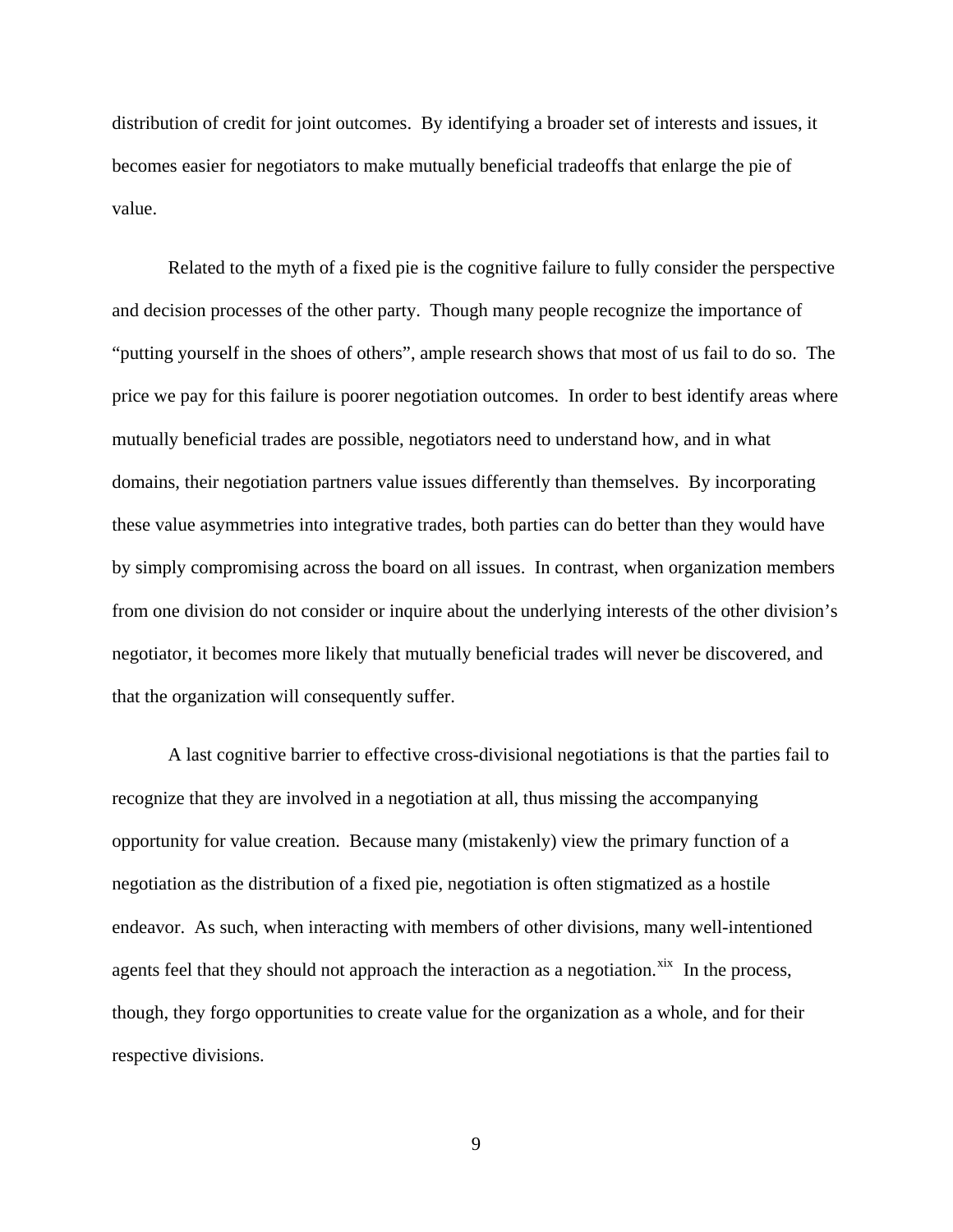Beyond cognitive biases, cultural norms can also powerfully influence cross-divisional negotiations. Consider the intelligence community's failure to share information across agencies which might have helped 'connect the dots' before 9/11. Investigations after the terrorist attacks revealed that members of the intelligence community (specifically, FBI agents) wrongly believed that they were not permitted to share certain information with members of other divisions of the intelligence community (specifically, the Department of Justice). This misunderstanding of the 1978 Federal Intelligence Surveillance Act (FISA) was widely referred to as "the Wall," and it contributed to a culture in the FBI that discouraged cross-divisional information sharing. If such norms could have been dismantled, members of the different intelligence community agencies would have likely recognized more opportunities to coordinate their information and actions, and thus to potentially prevent the  $9/11$  attacks.<sup>[xx](#page-17-2)</sup>

# Strategies for Leading Collaboration Across Boundaries

The challenges we have identified to effective collaborative interactions in decentralized organizations have a number of implications for effective leadership. Accordingly, we focus this next section on three key recommendations leaders may explore in order to overcome the threats of intergroup bias, group territoriality, and poor negotiation norms.

#### *Link Group Interests to Superordinate Interests*

Approaches to overcoming intergroup bias often focus on diminishing the existence or salience of differences between groups. $^{xxi}$  $^{xxi}$  $^{xxi}$  If one can replace divergent group goals with a common goal, groups are likely to find that they have little basis for hostility – indeed, they have no substantive basis for continuing to see each other as distinct groups. <sup>[xxii](#page-17-4)</sup> A similar approach manipulates group identity directly to improve cooperation, encouraging groups to replace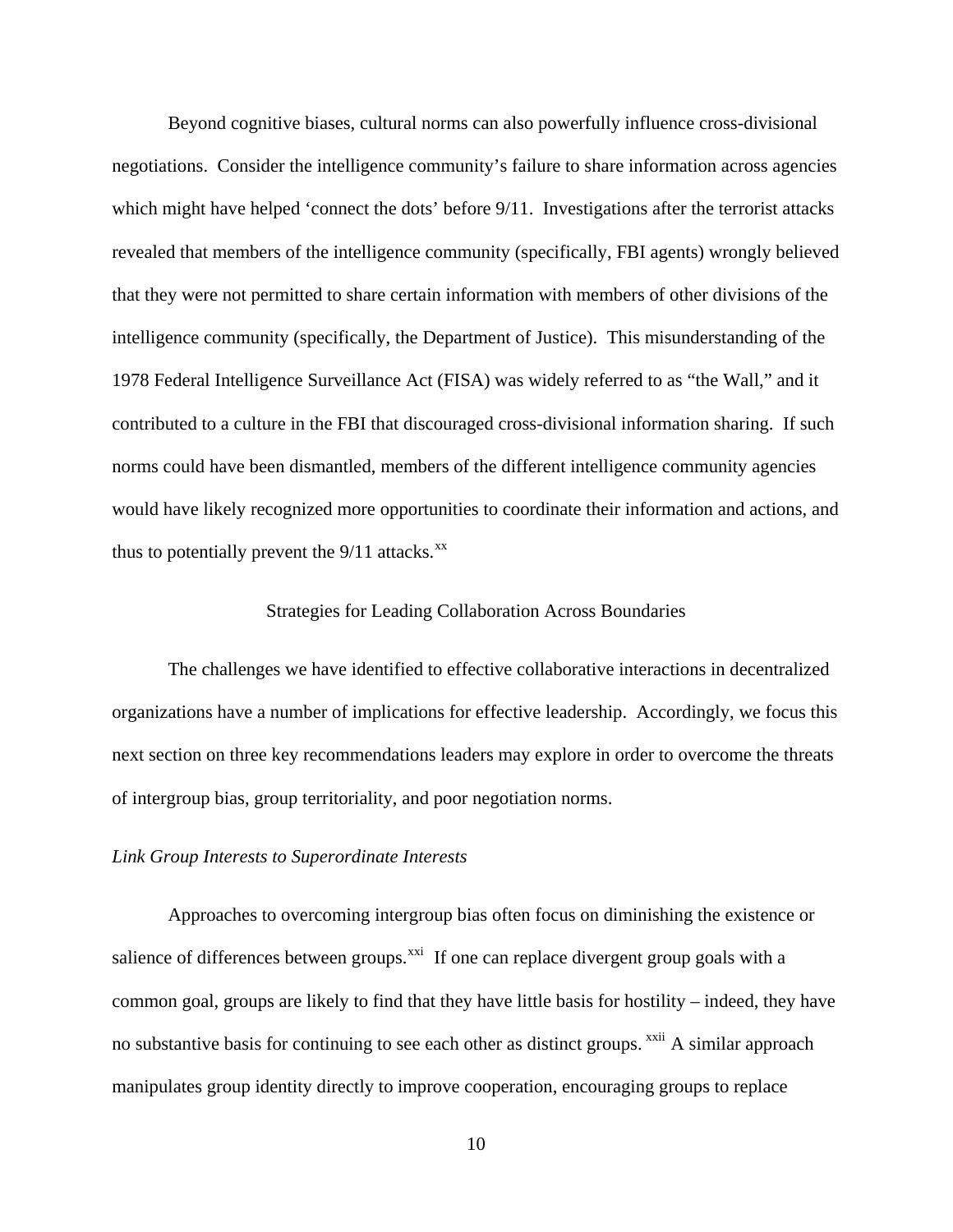subordinate (us and them) group identities with superordinate (we) identities. $x^{\text{xiii}}$  Such recategorization can heighten attention to group members' similarities and decrease attention to their differences, and thereby successfully reduce bias.<sup>[xxiv](#page-17-6)</sup>

In decentralized organizations, however, it can be important to retain and even emphasize the salience of distinct group goals and identities, so as to facilitate the efficient discovery of related resources and expertise. Focusing group members exclusively on superordinate organizational identities or goals may also distract members from thinking and acting in ways that are consistent with their group membership, diminishing their ability to provide the localized focus, perspective, and actions on which a decentralized organizational structure depends. We therefore suggest that organizations may reap the greatest benefit by not only accentuating superordinate interests, but by simultaneously highlighting the ways in which those interests depend on subordinate group goals and identities. Such efforts do not merely require that managers make both group and superordinate interests salient – managers must also clearly and somewhat specifically articulate the vital contribution of each group's goal to organization goals, and of each group's identity to the organization's identity. It should be made clear that no one group can achieve the superordinate goals, nor can one group give the organization sufficient richness and depth. Group members can thus be encouraged to see themselves as fundamentally linked to outgroup members, while remaining cognizant of the fact that the link itself depends on their ability to contribute their distinct expertise to the others.

# *Frame Collaboration as the Solution to Group Needs*

The natural impulse for groups and their members is to satisfy their needs for identity, efficacy, and security by becoming inwardly focused, by utilizing group territory to meet these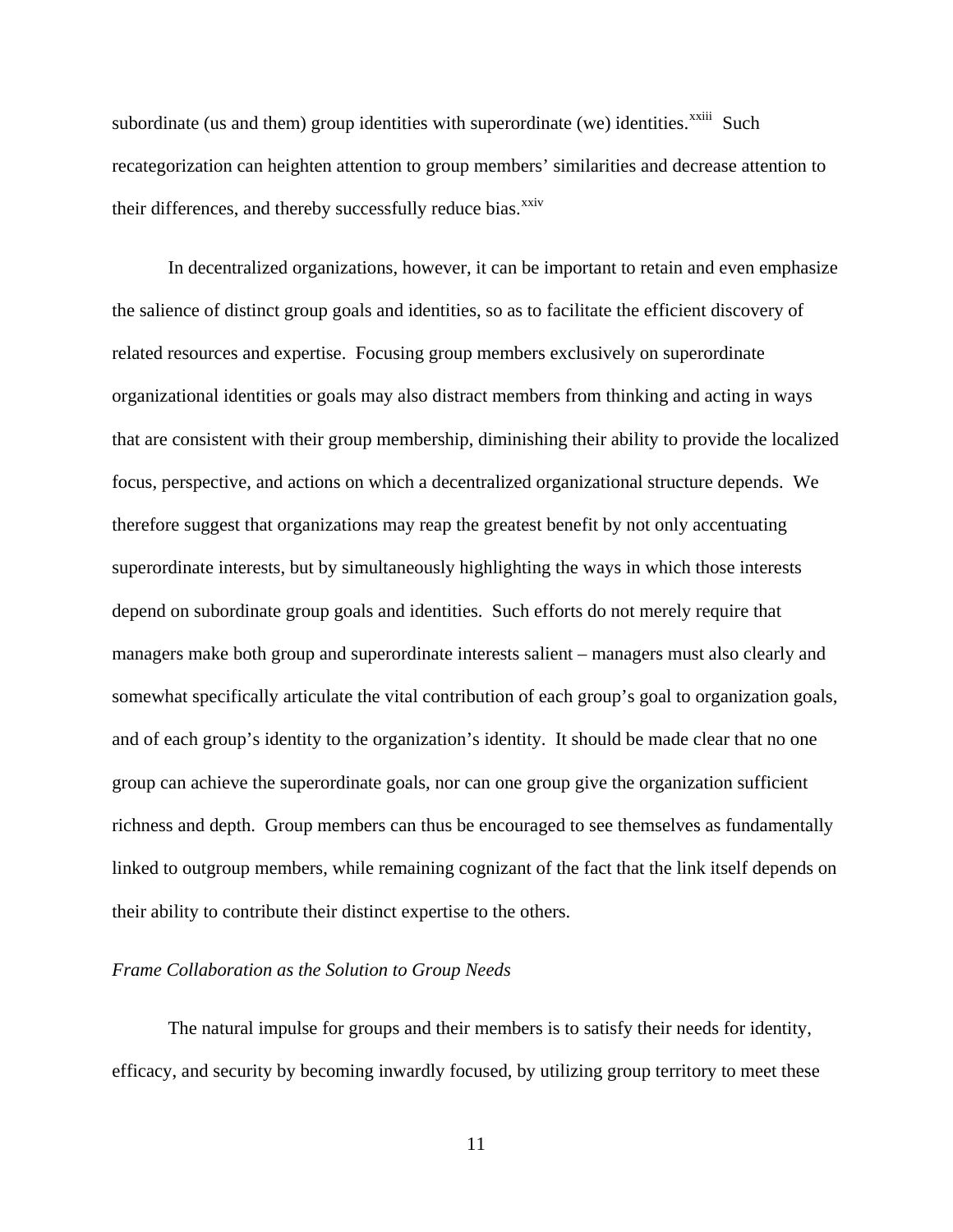needs, and by engaging in territorial behaviors to protect their ongoing ability to continue utilizing the territory for those purposes. Consequently, they ignore or fail to recognize opportunities to satisfy their needs through interaction with other groups.

Leaders can turn this around, and satisfy a group's need to construct and express group identity by labeling collaborative attitudes and behaviors as a valued characteristic, and defining engagement (or lack thereof) in collaborative information exchange as the means by which a group establishes its standing on the "eagerness to collaborate" characteristic. Raising the profile of eagerness to collaborate as a dimension of identity allows groups to refer to each other not only in terms of their territory proper, but also in terms of their approach to sharing and exploring territory. In this way, leaders create new opportunities for groups to enrich their identities by attending to and adjusting the intensity and manner of their efforts to interact with other organizational groups.

With the increasing popularity of cross-functional teams, it seems like it should be especially easy to sell collaboration to group members as a way of developing new competencies and enhancing their sense of efficacy. However, because people are often drawn into collaboration along functional or disciplinary lines, group members may instead feel that they have been chosen to primarily "represent" and advocate for their group's ideas and approaches in the interaction. Even when leaders emphasize the desire for different groups to collaborate in order to contribute their conjoint insights to the organization, the message directs group attention to demonstrations of their efficacy rather than to opportunities to improve it. We therefore suggest that leaders endorse collaboration within the organization not only as an opportunity to contribute to other groups and the organization, but also as a vital opportunity to draw upon the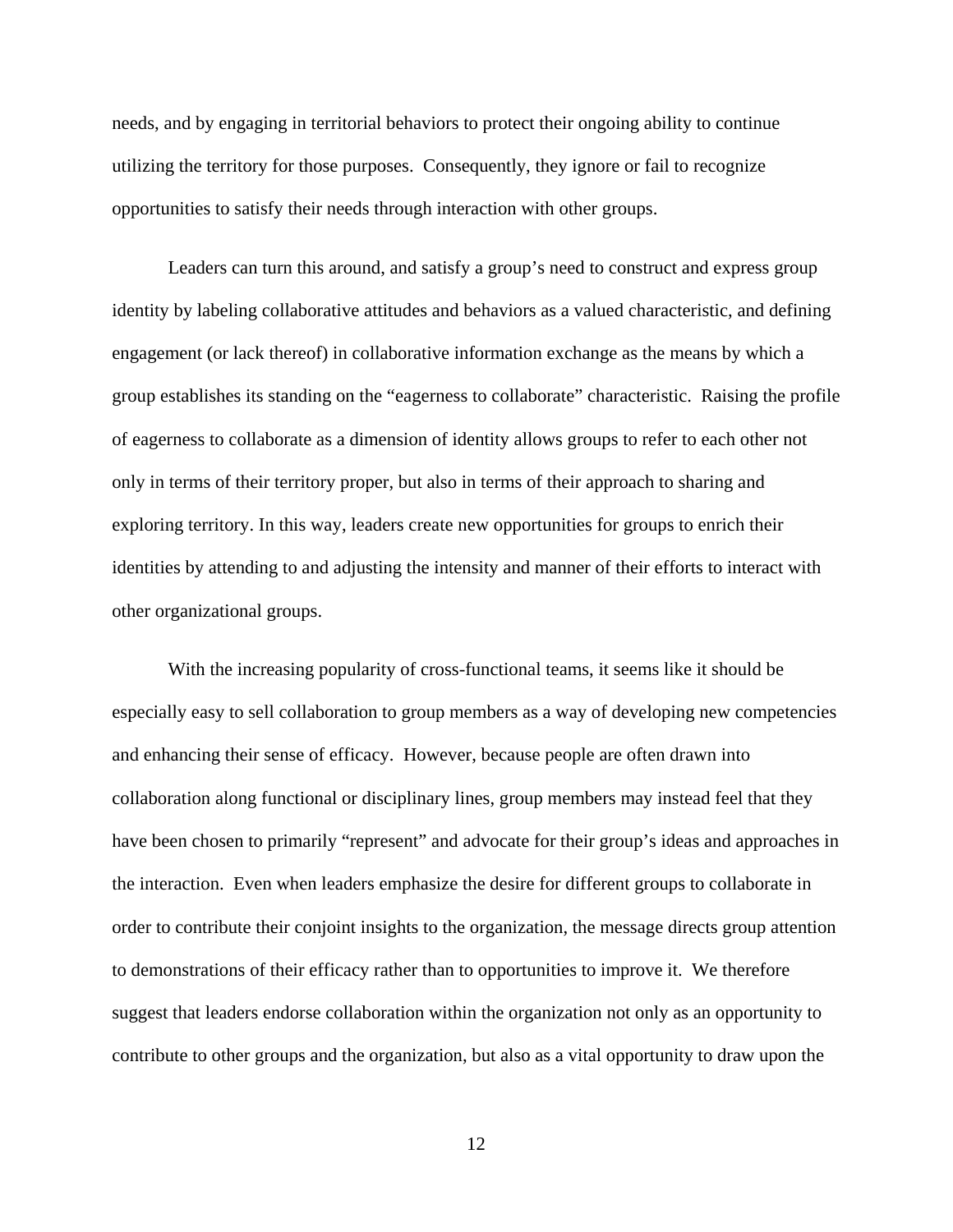resources and perspectives of other groups to enable otherwise inaccessible growth and achievement.

Leaders can also address the group need for security in the organizational environment, by shaping group members' understandings of information exchange and collaboration. One might start with the likelihood that a group's inward territorial focus will highlight the security risks cross-boundary collaborations entail: vulnerability, loss of total control, and predictability over the group's activities. We recommend that leaders turn this concern on its head, and focus people on the fact that these same features of collaboration also offer groups an awareness of, influence over, and the ability to comfortably adjust to each other's intentions, so that each group can avoid being blindsided by outgroup activities down the line. By thus highlighting the prospect of substantial losses, leaders can capitalize on the group's need for survival and increase the willingness of groups and their members to accept the security risks posed by information exchange and collaboration.<sup>[xxv](#page-17-7)</sup>

## *Enable and Encourage Effective Negotiation Behaviors*

We believe that organization members fail to maximize value in their cross-divisional negotiations due to a lack of negotiation training and insufficient encouragement to use valuecreating techniques. Without help, organization members are unlikely to disconfirm the myth of the fixed pie for themselves, or to recognize and remedy their natural inattention to others' interests. It is therefore no surprise that negotiation training is now considered a standard element of the curriculum in leading business schools worldwide. Leading organizations cannot afford to fall behind in promoting this core competency – by placing untrained employees in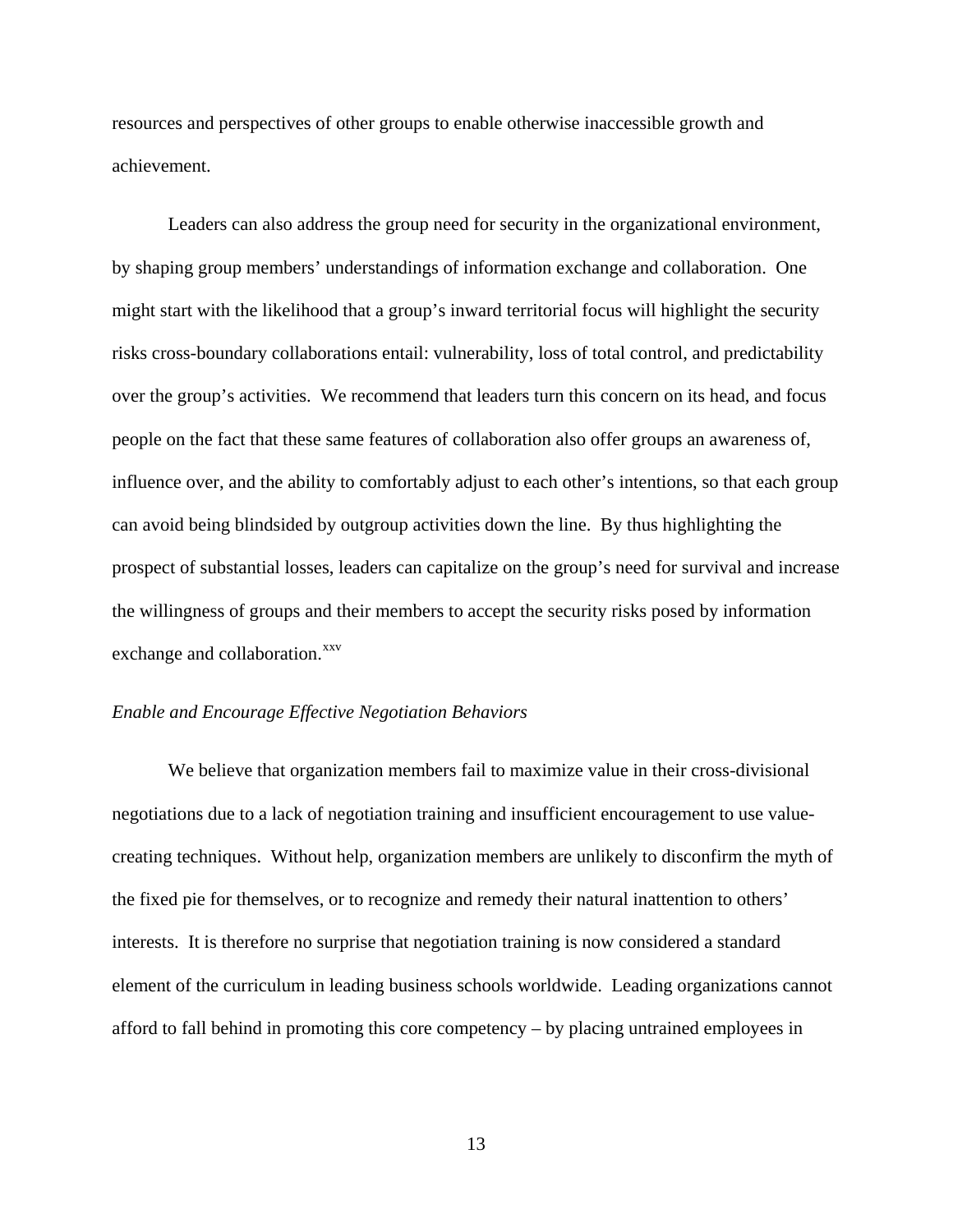roles that involve interfacing across divisions, organizations forfeit tremendous opportunities to create value, and expose themselves to unnecessary risk.

The second aspect of helping organization members to negotiate effectively across the divisional boundaries is to establish strong explicit norms that encourage the ongoing exercise of value-creating techniques – collaborative information gathering and disclosure. When executives who participate in the aforementioned El-Tek simulation are asked "how would the CEO of El-Tek want the two division heads to negotiate?", they almost universally know the answer: the CEO would want the two division heads to put their data together, create the biggest pie for the organization as a whole, and then negotiate to determine who claims what share of that maximized value. The takeaway from that simulation, and this discussion, is that although hiding relevant information during cross-division negotiations unnecessarily burns value, people do it all the time. Optimal outcomes therefore demand that a leader instill, and reinforce, norms that promote a collaborative approach to value creation in negotiation, encouraging information sharing and explicitly discouraging information hoarding. Of course, competitive tactics are appropriate for divisions seeking to divide the pie once its total value has been maximized, but collaborative norms better serve the value-creation process.

# Conclusion

We have argued that no matter how a multi-divisional organization is designed, it needs to find effective ways to spontaneously and responsively coordinate information and activity across its resulting units. This chapter discusses how optimal patterns of such collaboration can be depressed by three key barriers: favoritism toward one's ingroup; territorial behavior by, or on behalf of, organizational groups; and flawed, value destroying approaches to cross-divisional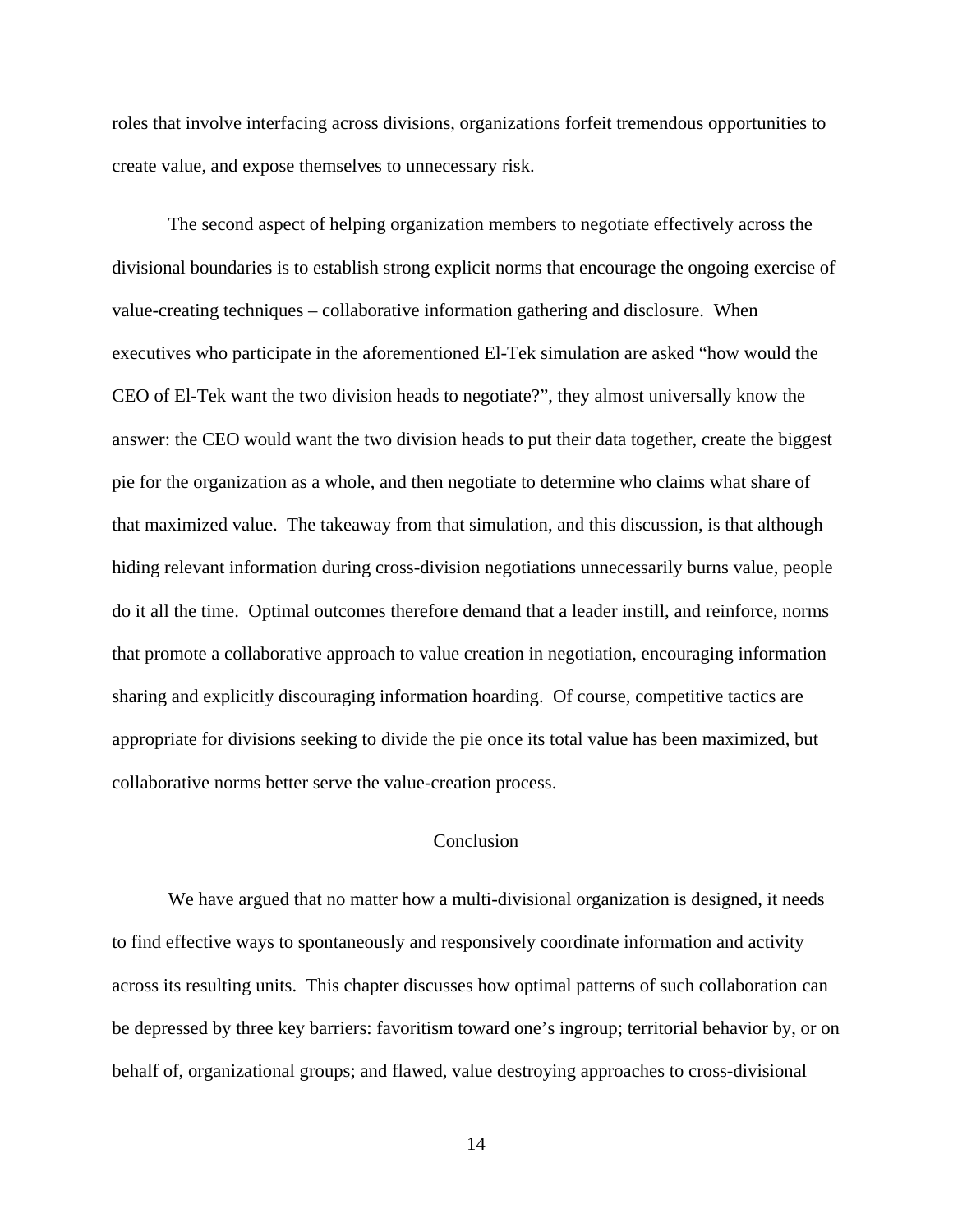negotiations. In addition, we discussed three strategies for overcoming these barriers. First, by linking specific group goals to the broader goals of the organization, leaders can balance the motivational benefits of divisional-level goals with cooperative benefits of shared organizationallevel goals. Second, by framing collaboration as an opportunity for groups to enhance and secure their places in the organization, leaders can inspire organization members to more eagerly explore other divisions' territories. Finally, we discussed strategies to enable and encourage effective negotiation. These entailed providing training in value-creating approaches to negotiation, and developing strong norms that support collaborative information gathering and disclosure.

 As organizations become more cross-functional, and as organizational environments become more dynamic and complex, decentralized organizations will continue to increase their need for effective, dynamic collaboration across divisional lines. It is our hope that this chapter helps to clarify some of the key barriers to this kind of boundary-crossing, while at the same time offering useful solutions to overcoming them.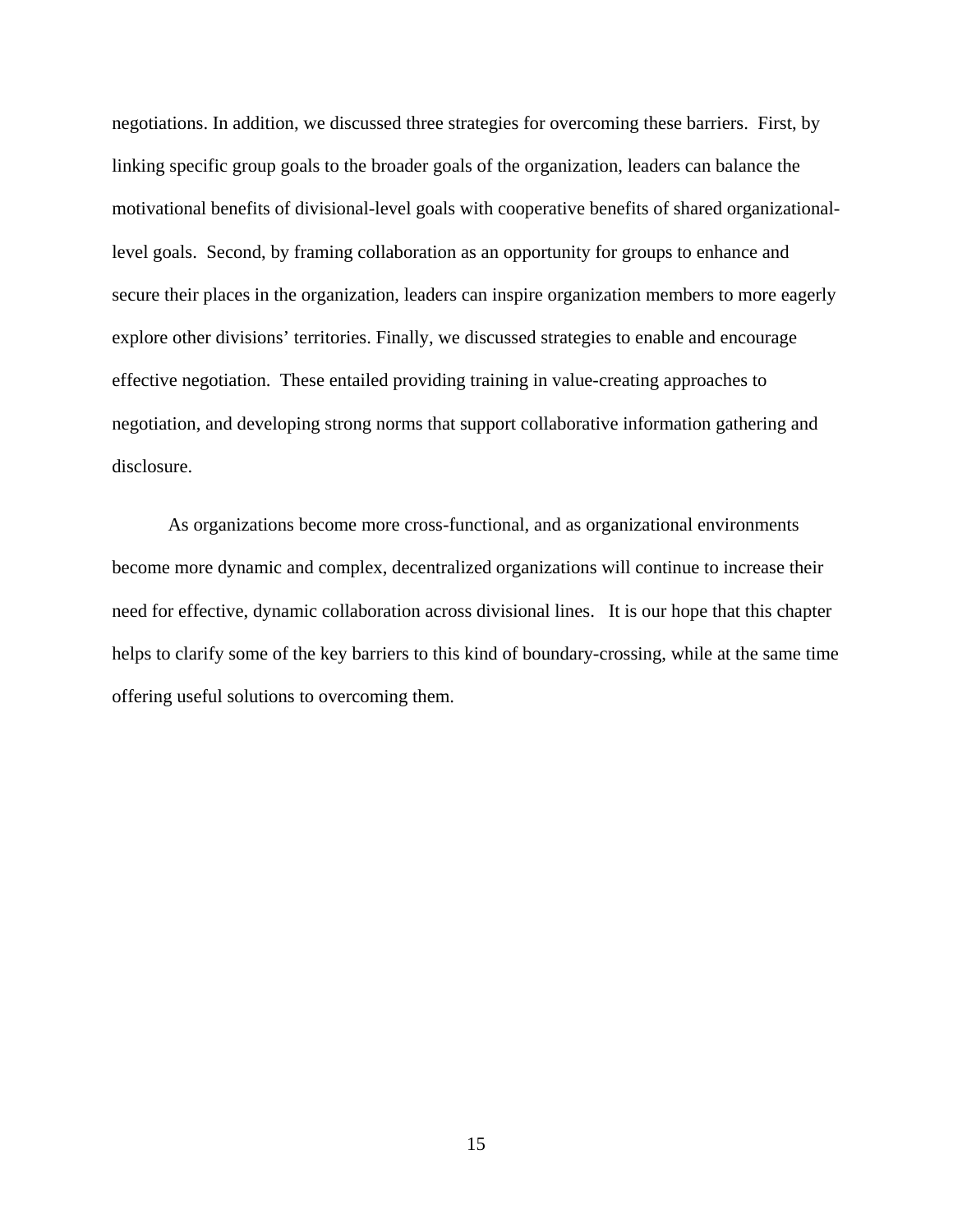# **Notes**

<span id="page-16-7"></span><span id="page-16-0"></span><sup>i</sup> 9/11 Commission Report: Final Report of the National Commission on Terrorist *Attacks Upon the United States* (Washington, DC: U.S. Government Printing Office, 2004).

<span id="page-16-15"></span>ii James D. Thompson, *Organizations in Action* (New York: McGraw Hill, 1967); John K. Galbraith, *Designing Complex Organizations* (Reading Mass: Addison-Wesley, 1973).

<span id="page-16-10"></span>iii See Paul R. Lawrence and Jay William Lorsch, *Organization and Environment: Managing Differentiation and Integration*, Rev. ed., (Boston: Harvard Business School Press, 1986).

<span id="page-16-1"></span><sup>iv</sup> Henri Tajfel and John C. Turner, "The social identity theory of inter-group behavior," in *Psychology of Intergroup Relations*, ed. S. Worchel and L. W. Austin (Chicago: Nelson-Hall, 1986).

v Ibid.

vi Robert A. LeVine and Donald T. Campbell, *Ethnocentrism: Theories of conflict, ethnic attitudes, and group behavior.* (New York: John Wiley & Sons, 1972).

<span id="page-16-13"></span><sup>vii</sup> Muzafer Sherif, O. J. Harvey, B. Jack White, William R. Hood, and Carolyn W. Sherif, *Intergroup conflict and cooperation; the Robbers Cave experiment* (Norman, OK: University Book Exchange, 1961).

<span id="page-16-16"></span><span id="page-16-14"></span><span id="page-16-2"></span>viii Lawrence Wright, *The looming tower: Al-Qaeda's road to 9/11* (London: Allen Lane, 2006). <sup>ix</sup> Michael Billig and Henri Tajfel, "Social categorization and similarity in intergroup behaviour," *European Journal of Social Psychology* 3, no. 1 (1973).

 Marilynn B. Brewer and Madelyn Silver, "Ingroup bias as a function of task characteristics." *European Journal of Social Psychology 8*, no. 3 (1978).

<span id="page-16-8"></span><span id="page-16-4"></span>xi See Ernest Beaglehole, *Property; a study in social psychology*, (New York: Macmillan Co., 1932); Gurcharan Das, "Local memoirs of a global manager." *Harvard Business Review 71*, no. 2 (1993); Michael G. Pratt and Jane E. Dutton, "Owning up or opting out: The role of emotions and identities in issue ownership." in *Emotions in the workplace: Research, theory, and practice.*, eds. Neal M. Ashkanasy, Charmine E. Härtel, and Wilfred J. Zerbe (Westport, CT: Quorum Books/Greenwood Publishing Group, 2000).

<span id="page-16-11"></span><span id="page-16-5"></span><span id="page-16-3"></span>xii Jon L. Pierce, Tatiana Kostova, and Kurt T. Dirks, "The state of psychological ownership: Integrating and extending a century of research." *Review of General Psychology 7*, no. 1 (2003); Jon L. Pierce, Tatiana Kostova, and Kurt T. Dirks, "Toward a theory of psychological ownership in organizations." *Academy of Management Review 26*, no. 2 (2001).

<span id="page-16-12"></span><sup>xiii</sup> For other territorial behaviors at the individual level, see Graham Brown, Thomas B. Lawrence, and Sandra L. Robinson, "Territoriality in Organizations." *Academy of Management Review 30*, no. 3 (2005).

<span id="page-16-6"></span>xiv Albert Bandura, *Self-efficacy: the exercise of control* (New York: W.H. Freeman, 1997). xv Max H. Bazerman and Jeanne M. Brett. "El-Tek Simulation." Dispute Resolution Research Center, Northwestern University (1988).

<span id="page-16-9"></span>xvi Howard Raiffa, John Richardson, and David Metcalfe, *Negotiation Analysis. The Science and Art of Collaborative Decision-making.* (Cambridge MA: Harvard University Press, 2003).

xvii Max H. Bazerman. "Negotiator judgment: A critical look at the rationality assumption." *American Behavioral Scientist, 27* no. 2 (1983): 211-228.